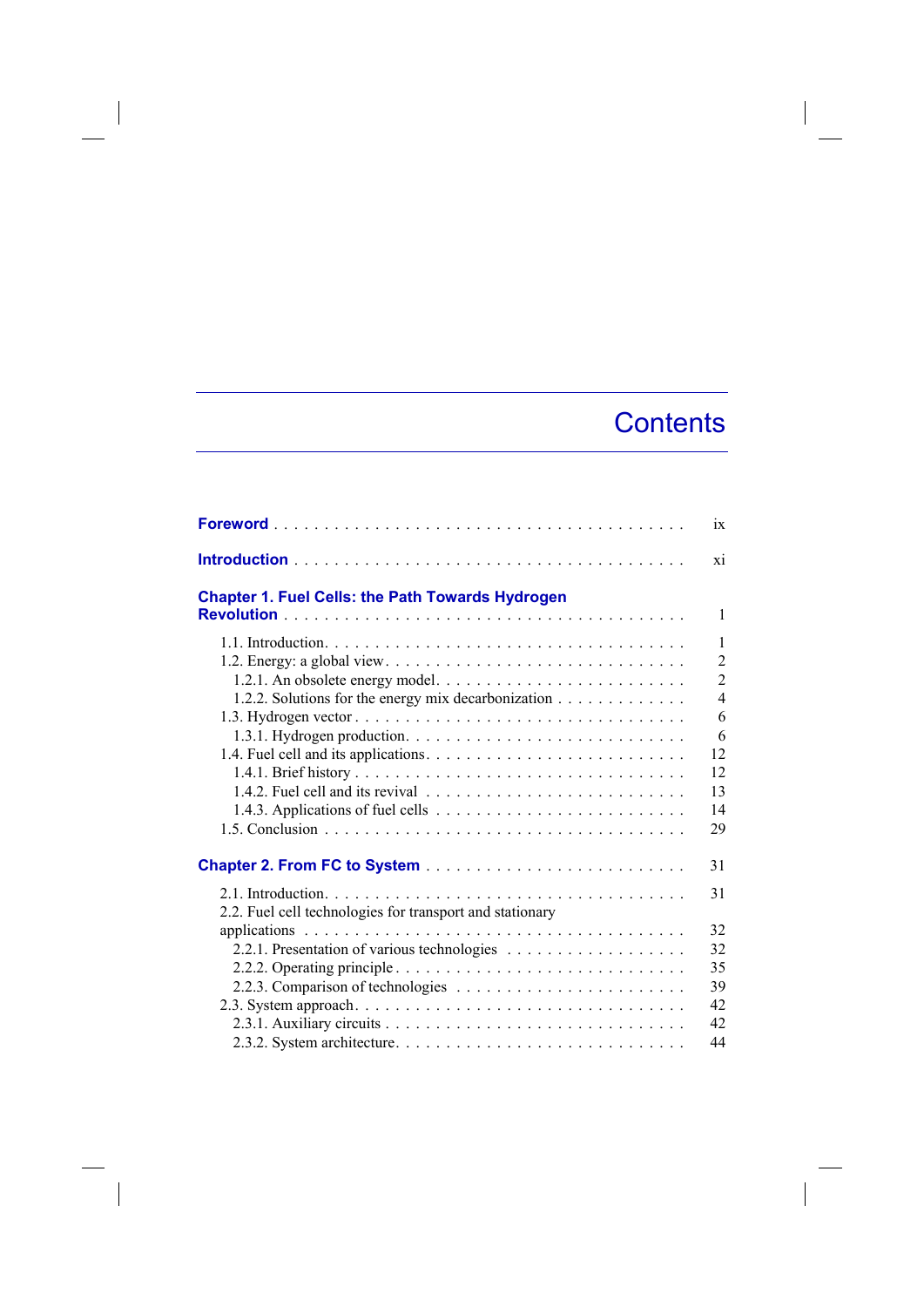| <u> 1980 - Johann Barnett, fransk politiker (</u>                                                           |            |
|-------------------------------------------------------------------------------------------------------------|------------|
|                                                                                                             | 58<br>61   |
|                                                                                                             | 63         |
|                                                                                                             | 63         |
|                                                                                                             | 64         |
| 3.2.1. Hybridization for transport-oriented systems                                                         | 64         |
| 3.2.2. Energy management in hybrid systems                                                                  | 67         |
|                                                                                                             | 74         |
| 3.3.1. Wavelet transform application to energy                                                              |            |
|                                                                                                             | 75         |
| 3.3.2. Application of ARIMA models for energy                                                               |            |
|                                                                                                             | 85         |
| 3.3.3. Applications of neural networks for energy                                                           |            |
|                                                                                                             | 90         |
| 3.3.4. Comparison of adaptive NARNN and ARIMA                                                               | 93         |
|                                                                                                             | 96         |
| 3.4.1. Topology of the studied system and its modeling                                                      | 97<br>100  |
|                                                                                                             |            |
| 3.4.3. Type-2 fuzzy logic and optimization of the                                                           | 103        |
|                                                                                                             | 107        |
|                                                                                                             | 113        |
|                                                                                                             |            |
| <b>Chapter 4. Diagnostics and Prognostics of Fuel</b>                                                       |            |
|                                                                                                             | 115        |
|                                                                                                             |            |
|                                                                                                             | 115        |
| 4.2. Degradation phenomena in a fuel cell and its system<br>4.2.1. Reversible or irreversible degradations? | 116<br>117 |
|                                                                                                             | 117        |
|                                                                                                             | 119        |
|                                                                                                             | 120        |
|                                                                                                             | 124        |
| 4.3.1. Diagnostic methods applicable to fuel cells                                                          | 125        |
|                                                                                                             | 129        |
|                                                                                                             | 134        |
| 4.3.4. Results obtained with the wavelet transform                                                          | 146        |
| 4.3.5. Results obtained with other diagnostic methods                                                       | 150        |

 $\overline{\phantom{a}}$ 

vi Hybridization, Diagnostic and Prognostic of Proton Exchange Membrane Fuel Cells